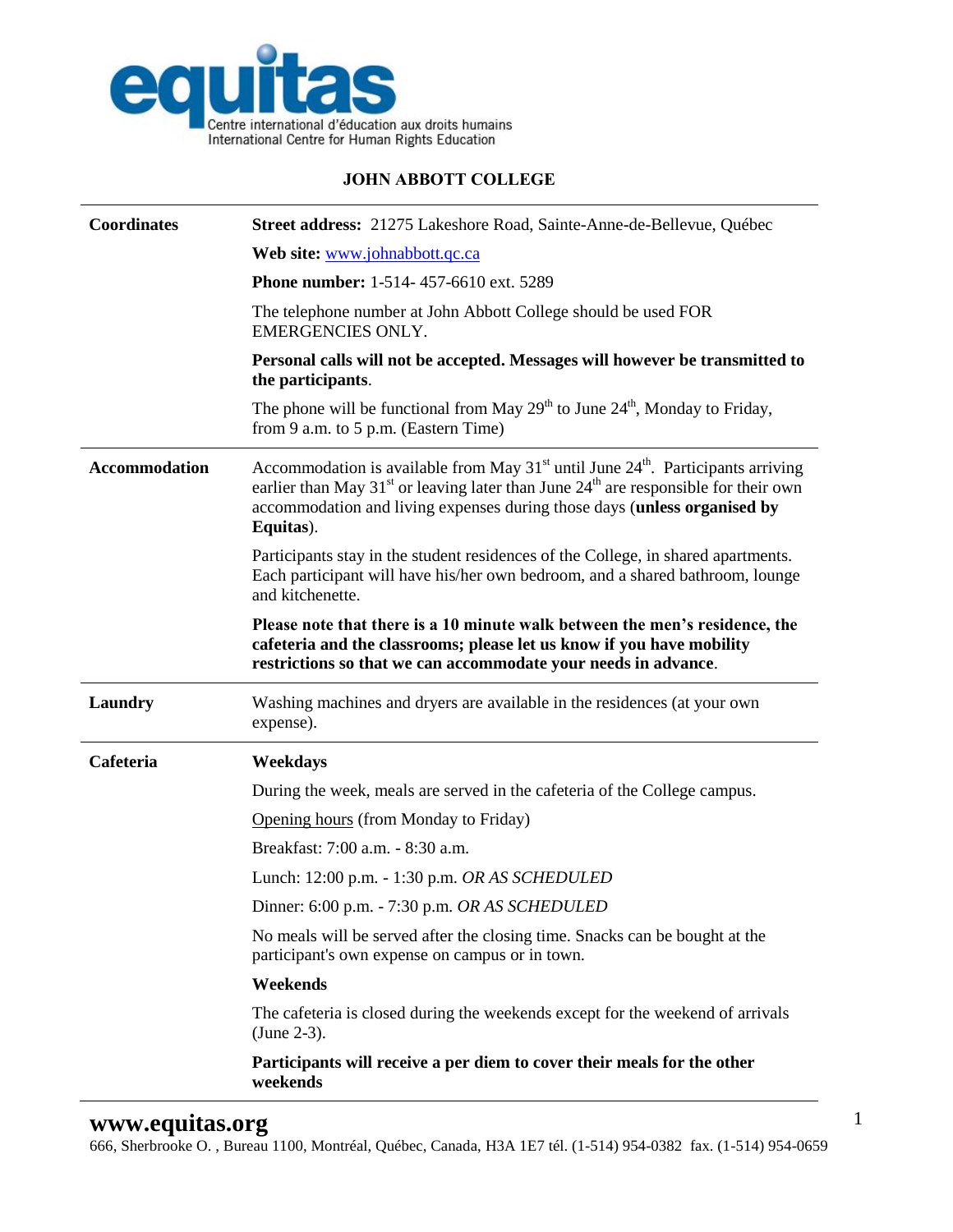

| Menu                                | Please note that the meals are prepared by the College and MAY NOT<br><b>CORRESPOND</b> to the food most participants are used to eating at home.                                                                       |
|-------------------------------------|-------------------------------------------------------------------------------------------------------------------------------------------------------------------------------------------------------------------------|
|                                     | The daily menu offers:                                                                                                                                                                                                  |
|                                     | A continental breakfast with a choice of toasted bread, jams, muffins,<br>yogurts, eggs, sausages, fruits and rice.                                                                                                     |
|                                     | Lunch and dinner consist of one main dish (poultry, beef or fish) with<br>vegetables and potatoes. There is soup and a salad bar at lunch time.                                                                         |
|                                     | Vegetarian meals will also be served at every meal.                                                                                                                                                                     |
|                                     | Rice is available with each meal.                                                                                                                                                                                       |
|                                     | Filter coffee, tea, juices and milk are served at each meal.                                                                                                                                                            |
|                                     | Tap water is drinkable and does not need boiling.                                                                                                                                                                       |
|                                     | Please advise us if you have any special dietary requirements.                                                                                                                                                          |
| <b>Health</b><br><b>Emergencies</b> | Your emergency medical insurance covers you only during your stay for the<br>IHRTP and only for emergency medical procedures.                                                                                           |
|                                     | Insurance does not cover symptoms related to jetlag, change of environment<br>$\bullet$<br>and food.                                                                                                                    |
|                                     | It does not cover any pre-existing medical conditions nor medical<br>treatment related to pregnancy.                                                                                                                    |
|                                     | A nurse will be available on site several times per week.                                                                                                                                                               |
|                                     | Medical insurance forms are available at the Equitas Administration Office<br>on campus.                                                                                                                                |
|                                     | Any care that is not an emergency is at the participant's expense.                                                                                                                                                      |
|                                     | <b>COMMUNICATIONS</b>                                                                                                                                                                                                   |
| <b>Telephone Service</b>            | <b>Stewart Residence (Women)</b>                                                                                                                                                                                        |
|                                     | There is a telephone in each bedroom in the Stewart Residence. These phones<br>can be used to receive calls and to make local calls or international calls using a<br>phone card. In order to reach you, a person must: |
|                                     | Dial (1)-514-457-8080<br>$\bullet$                                                                                                                                                                                      |
|                                     | Enter your phone extension (Your extension number is written on the<br>$\bullet$<br>phone in your bedroom)                                                                                                              |
|                                     | Participants staying at the Stewart Hall can call each other by dialling their<br>extension number only.                                                                                                                |
|                                     | <b>Eco Residence (Men)</b>                                                                                                                                                                                              |
|                                     | Each Eco unit of 6 bedrooms is equipped with one telephone available in the                                                                                                                                             |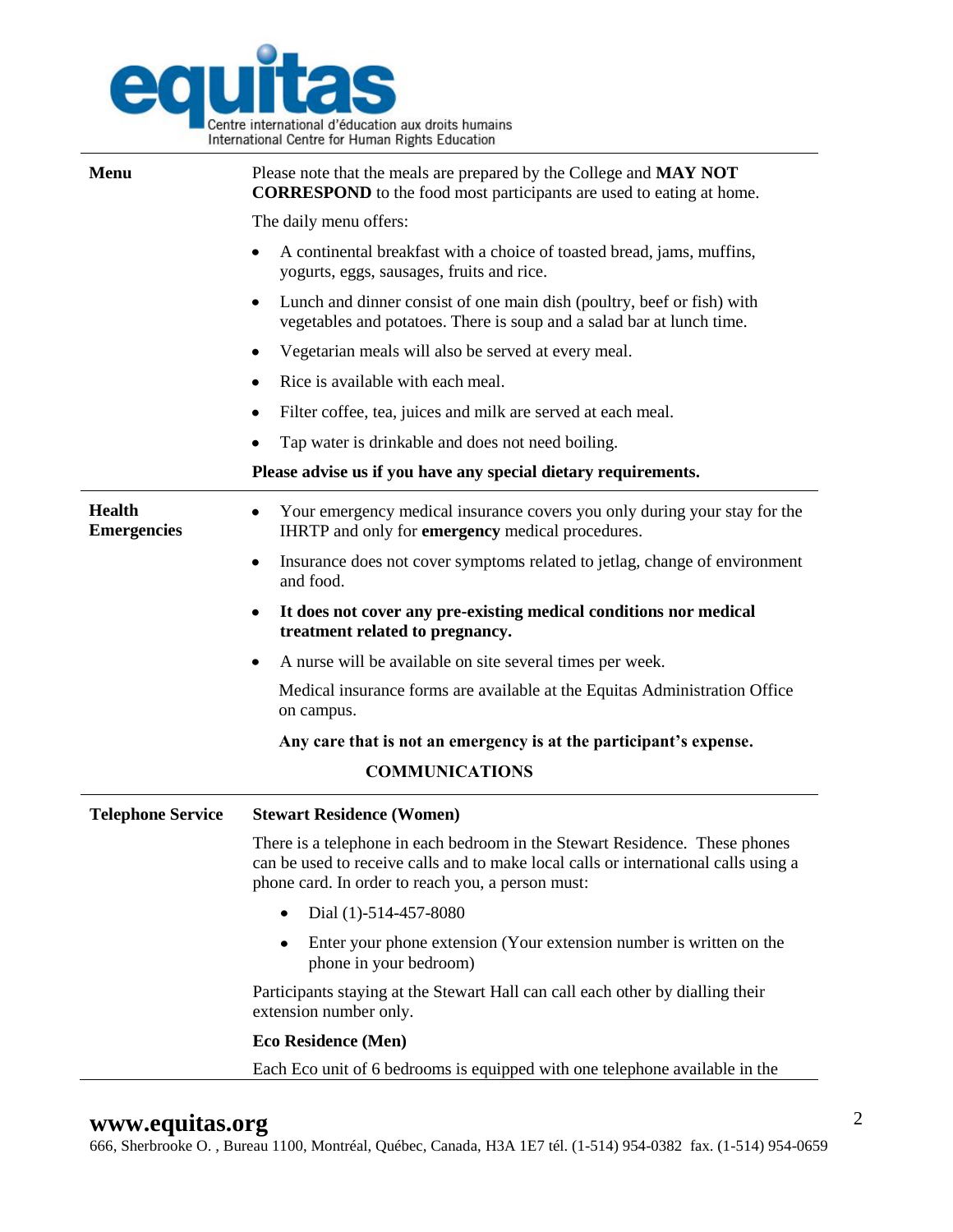

common area. Telephone numbers will be made available on arrival.

| <b>Public Telephones</b> | The cost of local phone communications in Montreal is cheaper than the average<br>price in Europe, Asia and Africa (\$0.50 for unlimited time).                                                                                                                                                                                    |
|--------------------------|------------------------------------------------------------------------------------------------------------------------------------------------------------------------------------------------------------------------------------------------------------------------------------------------------------------------------------|
|                          | However, overseas and long-distance calls can be very expensive. You may<br>want to budget extra money for your telephone communications. We<br>recommend using a phone card which will be available for purchase.                                                                                                                 |
|                          | Public phones can be found in the Stewart Residence, outside the Participants'<br>Lounge and other places around the campus.                                                                                                                                                                                                       |
| <b>Phone Cards</b>       | Equitas is selling phone cards in the Participants' Lounge during opening hours.                                                                                                                                                                                                                                                   |
| <b>Messages</b>          | Equitas will take telephone messages for participants from people who call our<br>office at John Abbott College (calls cannot be transferred to participants).                                                                                                                                                                     |
|                          | The number is: 1-514-457-6610 ext. 5289                                                                                                                                                                                                                                                                                            |
|                          | Messages will be delivered to the participants' envelopes in the Participants'<br>Lounge.                                                                                                                                                                                                                                          |
| <b>Internet</b>          | IHRTP participants can use the Computer Lab to access the Internet during<br>opening hours:                                                                                                                                                                                                                                        |
|                          | 8:00 a.m. to 8:30 a.m.,<br>٠                                                                                                                                                                                                                                                                                                       |
|                          | during breaks,<br>٠                                                                                                                                                                                                                                                                                                                |
|                          | at lunchtime, and<br>٠                                                                                                                                                                                                                                                                                                             |
|                          | from 5:00 p.m. to 7:00 p.m. $*$<br>٠                                                                                                                                                                                                                                                                                               |
|                          | * Note that the Computer Lab will not be open during special activities and<br>during weekends.                                                                                                                                                                                                                                    |
|                          | Wireless access is also available throughout the College (including the Stewart<br>Residence).                                                                                                                                                                                                                                     |
|                          | All participants can have access to internet in their room; please let the IHRTP<br>team know in advance if you are planning on bringing your laptop so we<br>can get the connection activated in your room.                                                                                                                       |
|                          | As it may be difficult to access your email account, we suggest you open an<br>account with a free provider such as Yahoo, Hotmail or Gmail prior to your<br>departure to Canada, and have your messages forwarded to this new address or<br>inform your colleagues and family members that you can be reached at this<br>address. |
|                          | www.yahoo.com; www.hotmail.com; www.gmail.com                                                                                                                                                                                                                                                                                      |